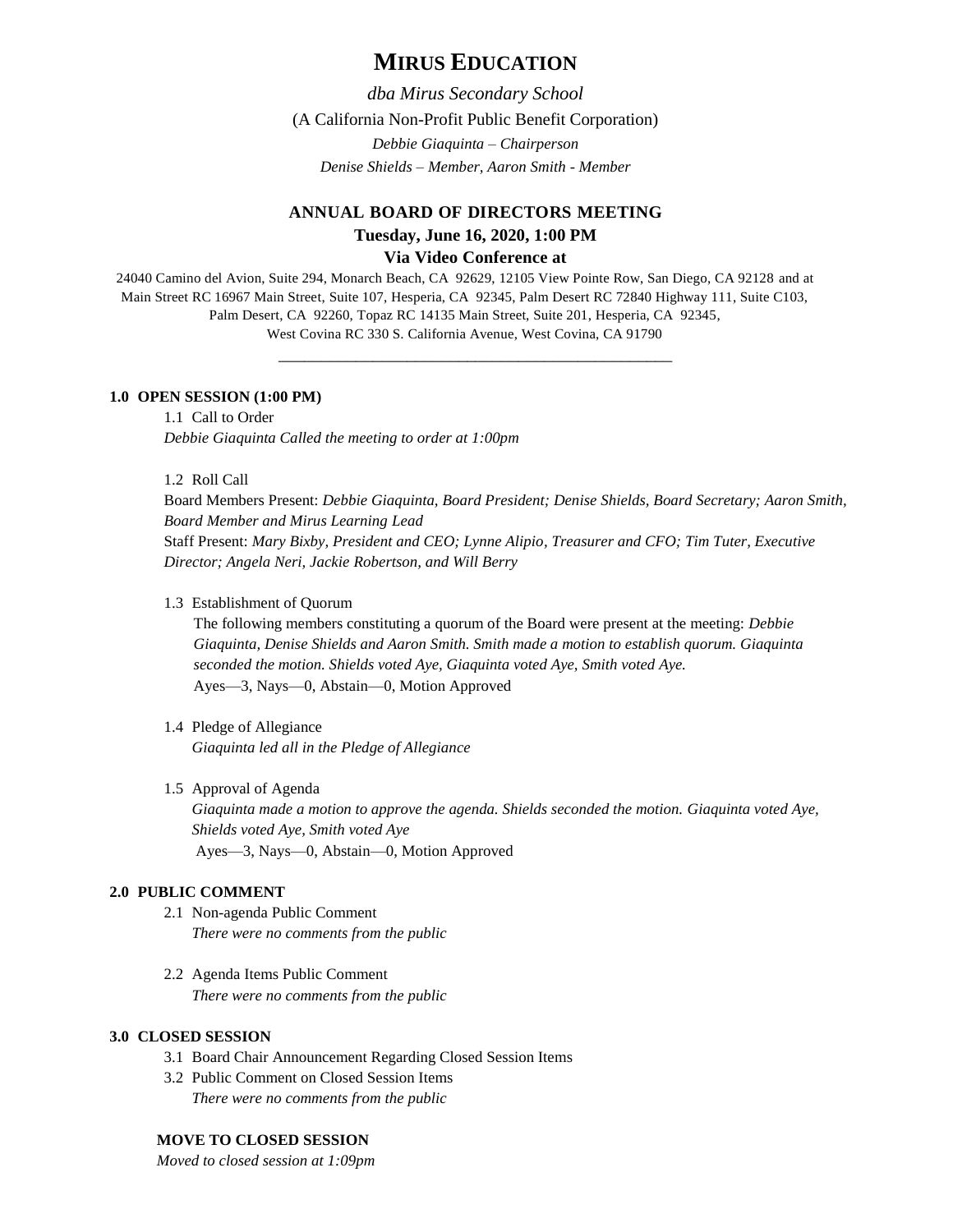**3.2.1** Conference with Agency Negotiator Agency Designated Representative: Board Chair Unrepresented Employee: Executive Director

## **RETURN TO OPEN SESSION**

*Returned to open session at 1:20pm*

3.3 Report out of action taken in closed session, if any. *No actions were taken during closed session*

# **4.0 ADMINISTRATIVE ITEMS**

4.1 Approval of 2020-2021 Board Meeting Dates *Tuesday, October 20, 2020, 1:00 pm Tuesday, February 16, 2021, 1:00 pm Tuesday, June 22, 2021, 1:00 pm Smith made a motion to approve the 20-21 Board Meeting Dates. Shields seconded the motion. Giaquinta voted Aye, Shields voted Aye, Smith voted Aye*

Ayes—3, Nays—0, Abstain—0, Motion Approved

4.2 Approval of the Dashboard Alternative School Status (DASS) Application Renewal and the DASS Eligibility Certification 2020 – 2022

*Shields made a motion to approve the Dashboard Alternative School Status (DASS) Application Renewal and the DASS Eligibility Certification 2020 – 2022. Smith seconded the motion. Giaquinta voted Aye, Shields voted Aye, Smith voted Aye*

Ayes—3, Nays—0, Abstain—0, Motion Approved

4.3 Approval of Emergency School Closure Policy *Smith made a motion to approve the Emergency School Closure Policy. Shields seconded the motion. Giaquinta voted Aye, Shields voted Aye, Smith voted Aye* Ayes—3, Nays—0, Abstain—0, Motion Approved

4.4 Approval of the Employee COVID-19 Prevention Policy *Smith made a motion to approve the Employee COVID-19 Prevention Policy. Giaquinta seconded the motion. Giaquinta voted Aye, Shields voted Aye, Smith voted Aye* Ayes—3, Nays—0, Abstain—0, Motion Approved

*4.5* Approval of the Student COVID-19 Prevention Policy *Giaquinta made a motion to approve the Student COVID-19 Prevention Policy. Smith seconded the motion. Giaquinta voted Aye, Shields voted Aye, Smith voted Aye* Ayes—3, Nays—0, Abstain—0, Motion Approved

4.6 Approval of the Contract for Annual Audit *Smith made a motion to approve the Contract for Annual Audit. Shields seconded the motion. Giaquinta voted Aye, Shields voted Aye, Smith voted Aye* Ayes—3, Nays—0, Abstain—0, Motion Approved

4.7 President's Report

**4.7.1** Coronavirus (COVID-9) Update *President Bixby announced tentative dates for staff and student return to Mirus RC's July 20th for SPED staff and students, August 3rd for General Ed staff and students* **4.7.2** Graduation Update *President Bixby announced Mirus 2021 graduation date June 4, 2021*

#### 4.8 Strategic Plan Update

**4.8.1** Mirus Secondary School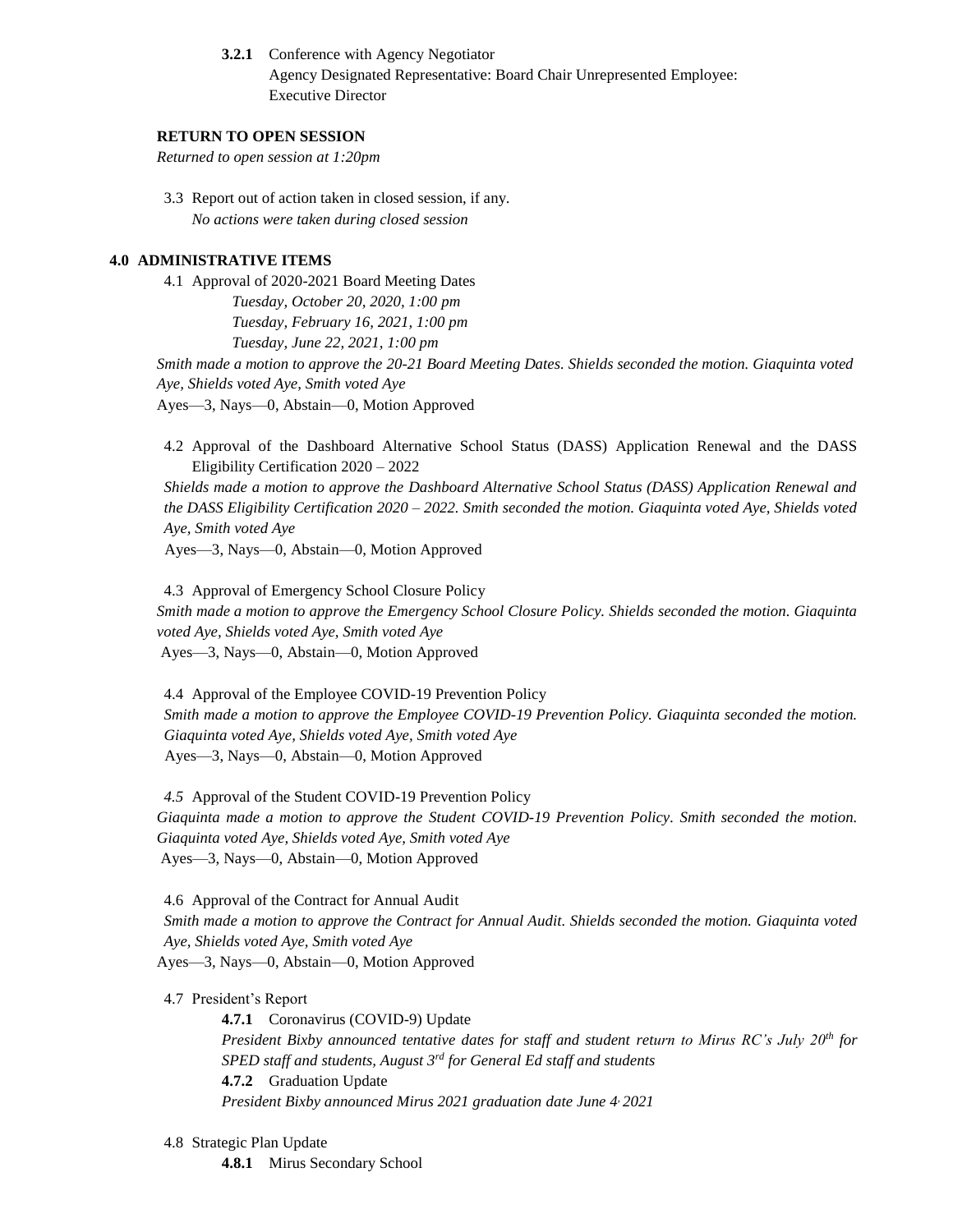# **5.0 CONSENT AGENDA**

- 5.1 Approval of Board Meeting Minutes for March 31, 2020
- 5.2 Approval of the Revised 2019-2020 Pupil Attendance Calendar
- 5.3 Approval of 2020-2021 Pupil Attendance Calendar
- 5.4 Approval of Employee Manual Amendments
- 5.5 Approval of Grade Level Determination Policy Amendments

*Shields made a motion to approve Approval Board Meeting Minutes for March 31, 2020, the Revised 2019-2020 Pupil Attendance Calendar, the 2020-2021 Pupil Attendance Calendar, the Employee Manual Amendments, and the Grade Level Determination Policy Amendments. Smith seconded the motion. Giaquinta voted Aye, Shields voted Aye, Smith voted Aye*

Ayes—3, Nays—0, Abstain—0, Motion Approved

### **6.0 ACTION ITEMS**

**6.1** Approval of the Compensation Comparability Study for Executive Director Position *Shields made a motion to approve the Compensation Comparability Study for Executive Director Position. Smith seconded the motion. Giaquinta voted Aye, Shields voted Aye, Smith voted Aye* Ayes—3, Nays—0, Abstain—0, Motion Approved

**6.2** Board Chair: Required Oral Report Regarding Executive Director Contract *Board chair Giaquinta reviewed key parameters of Executive Director Contract including compensation, duration, days contracted, percentage basis and annual increase*

#### **6.3** Approval of the Executive Director Contract

*Smith made a motion to approve the Compensation Comparability Study for Executive Director Position. Giaquinta seconded the motion. Giaquinta voted Aye, Shields voted Aye, Smith voted Aye* Ayes—3, Nays—0, Abstain—0, Motion Approved

#### **6.4 Action Items Specific to Mirus Secondary School**

**6.4.1** Approval of 2019-2020 COVID-19 Operations Written Report *Giaquinta made a motion to approve the 2019-2020 COVID-19 Operations Written Report. Shields seconded the motion. Giaquinta voted Aye, Shields voted Aye, Smith voted Aye* Ayes—3, Nays—0, Abstain—0, Motion Approved

*(Smith recused himself from items 6.4.2-6.4.5)*

**6.4.2** Approval of 2nd Interim Report FY 2019 – 2020 *Giaquinta made a motion to approve the 2nd Interim Report FY 2019 – 2020. Shields seconded the motion. Giaquinta voted Aye, Shields voted Aye, Smith abstained* Ayes—2, Nays—0, Abstain—1, Motion Approved

**6.4.3** Review the FY 2019-2020 May Revised Budget Assumptions and Approval of FY 2019-2020 May Revised Budget

*Giaquinta made a motion to approve the FY 2019-2020 May Revised Budget. Shields seconded the motion. Giaquinta voted Aye, Shields voted Aye, Smith abstained* Ayes—2, Nays—0, Abstain—1, Motion Approved

**6.4.4** Review the FY 2020-2021 Preliminary Operational Budget Assumptions and Approval of the FY 2020-2021 Preliminary Operational Budget